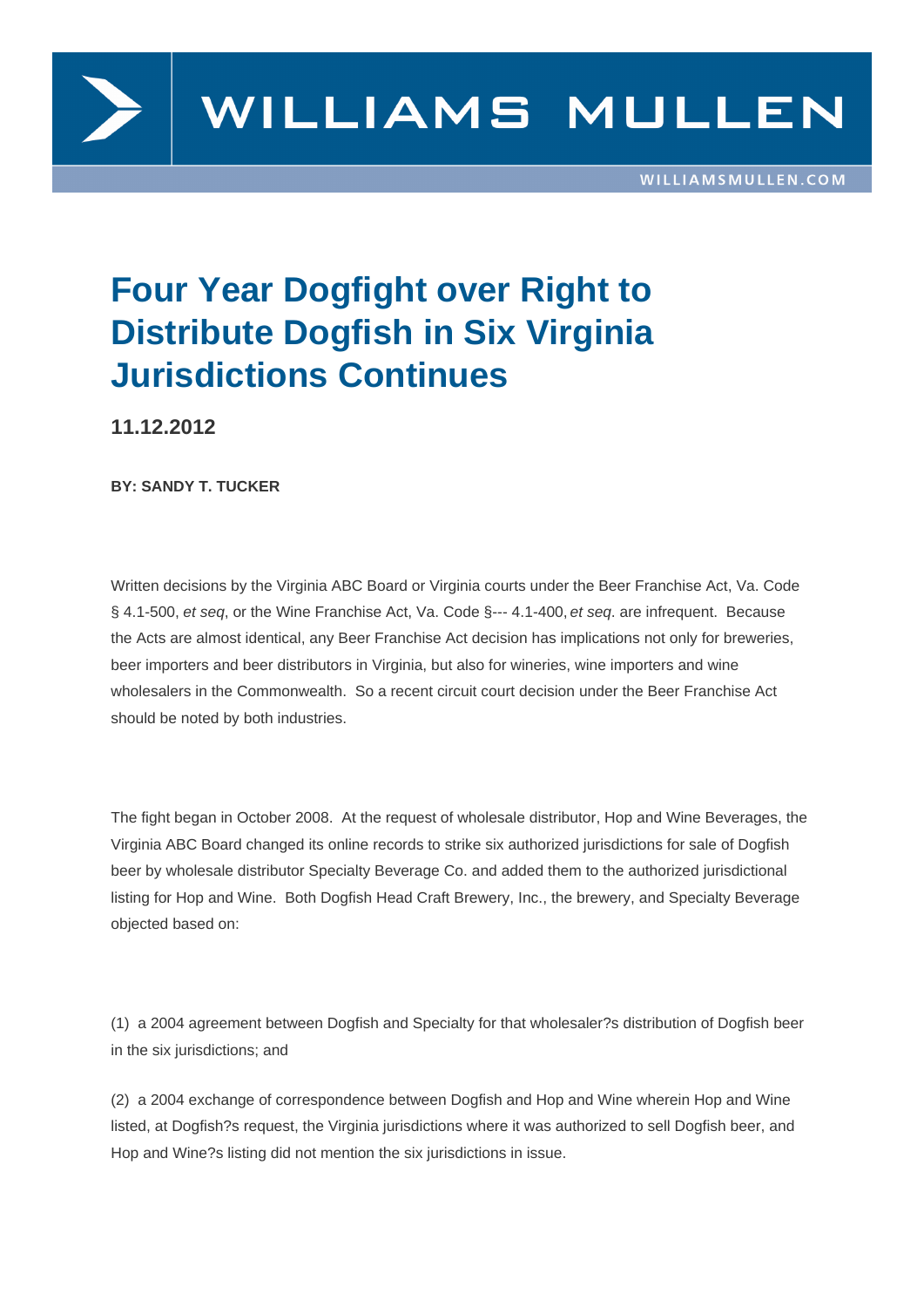The distribution rights in these jurisdictions, which include the City of Richmond and surrounding counties of Henrico and Hanover, are obviously extremely valuable because the litigation has reached the four year mark, and it is not over yet! Both an ABC three-person hearing panel and the Virginia ABC Board, on appeal from the panel, decided, in detailed opinions, in favor of Specialty Beverage. However, Hop and Wine took the next appellate step and appealed the ABC Board?s decision to the Circuit Court of Fairfax County. That Court recently issued its own extensive opinion and order, but did not definitively rule for either party. Instead the Court remanded the case to the Virginia ABC Board with instructions to consider its findings for Specialty in light of a presumption favoring Hope and Wine that was not addressed in the ABC Board?s opinion. Hop and Wine Beverage v. Virginia Dept. of Alcoholic Beverage Control, et al., CL-2011-9788.

Hop and Wine?s adamant refusal to accept defeat in the dispute is grounded upon ABC forms ? Attachments A and B ? filed in 1997 when Dogfish and Hop and Wine established their commercial relationship. By Attachment A, Dogfish appointed Hop and Wine as its authorized importer of Dogfish brand beer into Virginia with authority, on Dogfish?s behalf, to appoint wholesale distributors in the Commonwealth for sale to retail customers. By Attachment B, Dogfish, as importer, appointed itself as wholesale distributor in designated jurisdictions, including the six disputed counties and cities. Hop and Wine contends that its appointment has never been changed, despite its own communication to Dogfish in 2004 that it was then authorized to sell Dogfish beer in jurisdictions other than the ones in dispute.

So the litigation saga continues as the fight returns to the ABC Board on remand by the Circuit Court to reconsider the matter applying a presumption, based on the 1997 form filings, that ?not only an agreement existed between Hop and Wine and Dogfish, but also that the counties listed on Attachment B accurately reflected the terms of that agreement with respect to the designated sales territory.?

There are two take-away points here for any client in the wine or beer business in Virginia; whether such client is a winery, brewery, importer or wholesale distributor:

(1) Accurate information in Attachments A and B filed with the ABC Board is very important, and changes or updates should be documented properly and promptly; and